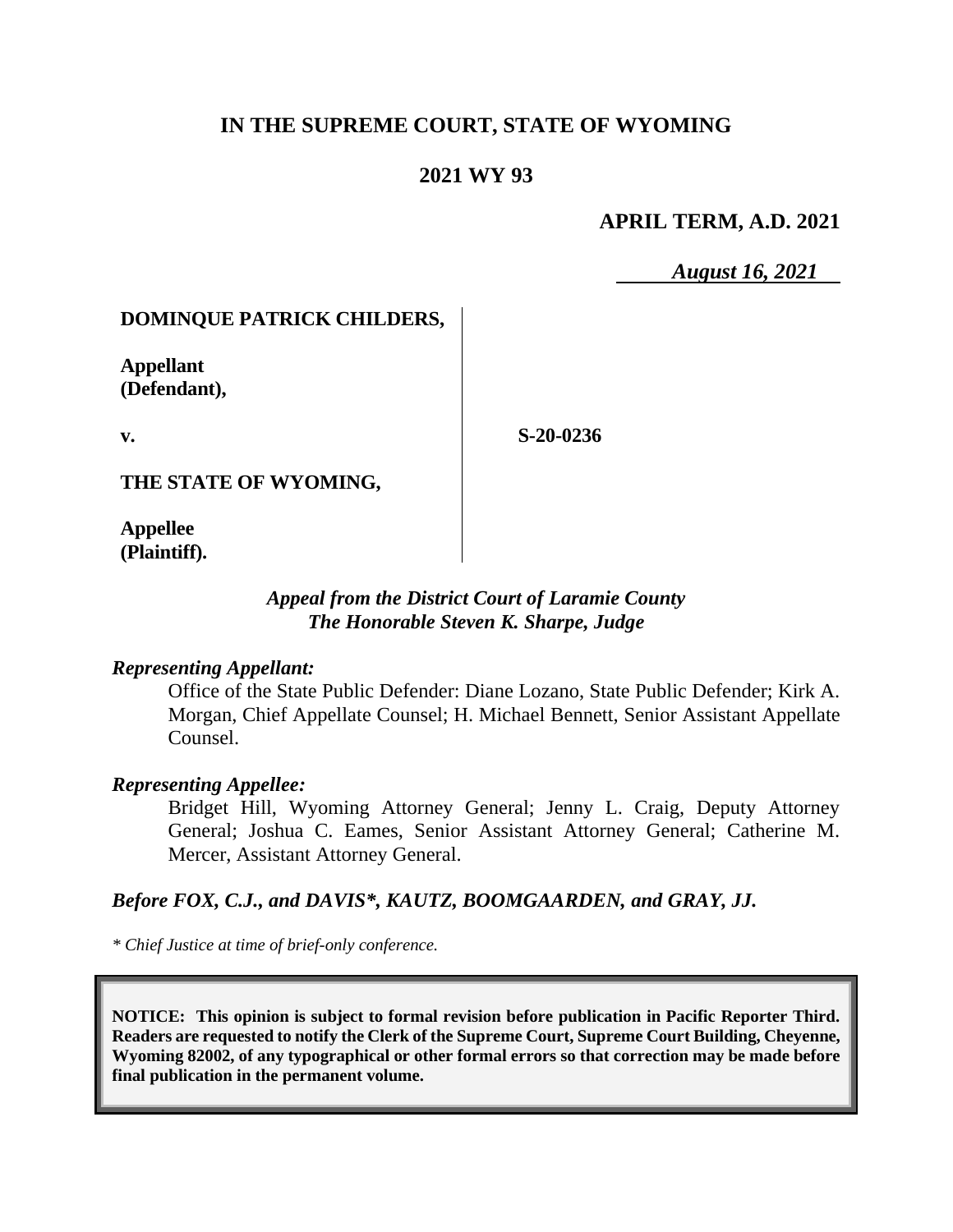## **DAVIS**, Justice.

[¶1] Dominique Childers was convicted of two counts of attempted second-degree murder, two counts of felony property destruction, one count of misdemeanor property destruction, one count of felony possession of methamphetamine, one count of reckless endangering, and one count of eluding peace officers after he led law enforcement on a high-speed chase through Cheyenne, Wyoming. He challenges two of his convictions for property destruction and argues that the evidence presented was insufficient to show that he knowingly caused property damage. He also challenges his conviction for felony possession of methamphetamine, claiming the evidence was insufficient to show that he possessed more than three grams, as required by Wyo. Stat. Ann. § 35-7-1031(c)(ii). We affirm.

# **ISSUE**

[¶2] Mr. Childers presents a single issue on appeal, which we restate as follows:

Did the district court err when it denied Mr. Childer's motion for judgment of acquittal?

# **FACTS**

[¶3] On May 3, 2019, Trooper Adam Powell with the Wyoming Highway Patrol was on patrol on Interstate 25 north of Cheyenne. At approximately mile post 24, he observed two vehicles traveling southbound towards Cheyenne, both exceeding the posted 80-mile-perhour speed limit. The first vehicle was going 96 miles per hour, and the rear vehicle was going 98 miles per hour. Trooper Powell turned around in the median and began to follow the two vehicles.

[¶4] Trooper Powell caught up to the first car, which had already slowed down. He activated his overhead lights, pulled it over, and instructed the driver to follow him so he could pull over the second vehicle. At approximately mile post 18 he caught up to the second vehicle, which was a black Toyota sedan traveling at approximately 113 miles per hour. Trooper Powell activated his lights and sirens and attempted to pull the vehicle over, but the driver of the Toyota failed to comply, and a high-speed chase ensued.

[¶5] The driver of the Toyota, later identified as Dominique Childers, continued to drive approximately 115 miles per hour and then exited the interstate at exit 13, Vandehei Avenue. Mr. Childers was still driving at a high speed when he hit the roundabout off exit 13, and then he returned to the interstate and continued southbound. He exited the interstate again at exit 12, Central Avenue, and then drove through a stop sign and oncoming traffic onto the Interstate 25 on-ramp. Instead of continuing down the on-ramp, he swerved to the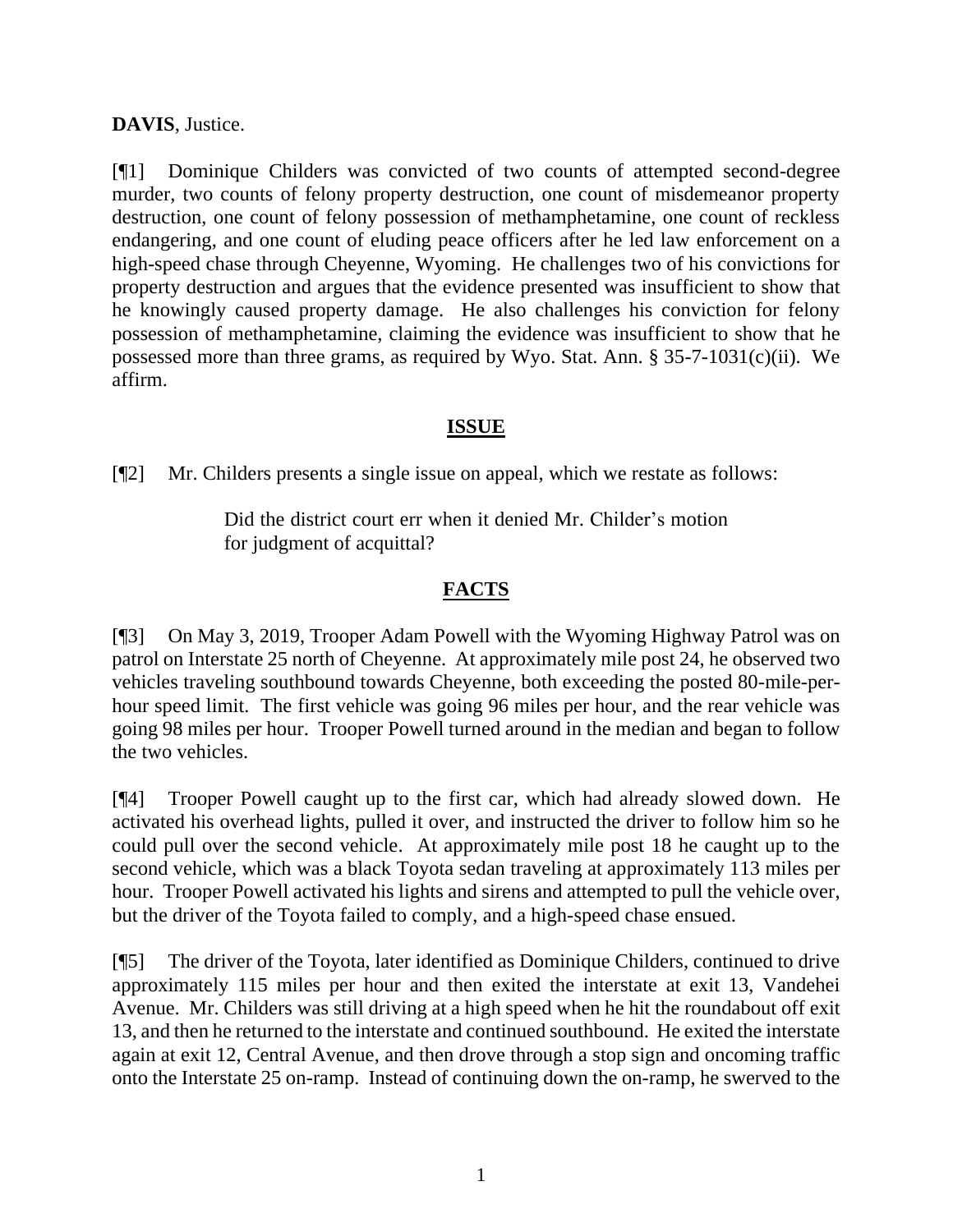right side of the ramp and traveled through the median into the parking lot of the Wyoming Department of Transportation and the Wyoming Highway Patrol.

[¶6] After the Toyota drove through the parking lot, the driver's door opened, and it came side-by-side with Trooper Powell's pursuing vehicle. Trooper Powell was able to observe a male driver, later identified as Mr. Childers, and a female passenger, later identified as Chasity Jacobs.

[¶7] Instead of stopping, Mr. Childers continued to elude Trooper Powell. Trooper Powell continued pursuing the vehicle, which was then traveling eastbound on Central Avenue. At this point, Childers' vehicle was missing a tire, and he was driving recklessly, even in the center lane of traffic at times.

[¶8] In an attempt to stop the vehicle before it entered the city limits and endangered more citizens, Trooper Powell attempted a tactical vehicle intervention. However, when he got his patrol car into position to perform the maneuver, he saw a silver pistol come out of the passenger window, and multiple rounds were fired in his direction. Consequently, he hit his brakes and distanced his vehicle from the Toyota. Mr. Childers continued on Central Avenue towards downtown Cheyenne with the trooper still in pursuit.

[¶9] Shortly after the first shots were fired, Trooper Powell again had to swerve because an arm holding a pistol came out the driver's window and shots were once more fired in his direction. As the chase continued, more shots were fired out the back of the Toyota, causing its back window to burst and Trooper Powell's front windshield to spiderweb. As shots continued to be fired, Mr. Childers continued traveling towards the residential and commercial portions of Cheyenne, and more law enforcement officers joined the pursuit.

[¶10] At some point, Mr. Childers turned northbound on Central Avenue, going the wrong way on that one-way street. Lyndsey Smith and her husband were pulled to the side of the road in the far-left lane of Central Avenue at 17th Street. Ms. Smith testified that Mr. Childers attempted to avoid hitting her vehicle head-on by swerving towards the sidewalk, which caused him to instead hit the driver's side of her vehicle and a planter and tree on the sidewalk. He continued to elude police after the collision, traveling through intersections and neighborhoods at a high rate of speed.

[¶11] At this point, Officer Mark Ehlman with the Cheyenne Police Department was directly behind Childers' vehicle. Officer Geffery Eugene Mims of the Department was also pursuing the vehicle and calling out to his dispatcher each time shots were fired from Childers' vehicle.

[¶12] At the roundabout connecting 19<sup>th</sup> Street, Pershing Boulevard, and Converse Avenue, Officer Ehlman witnessed more shots being fired in the direction of law enforcement officers and decided to attempt a stop to prevent injury to other vehicles or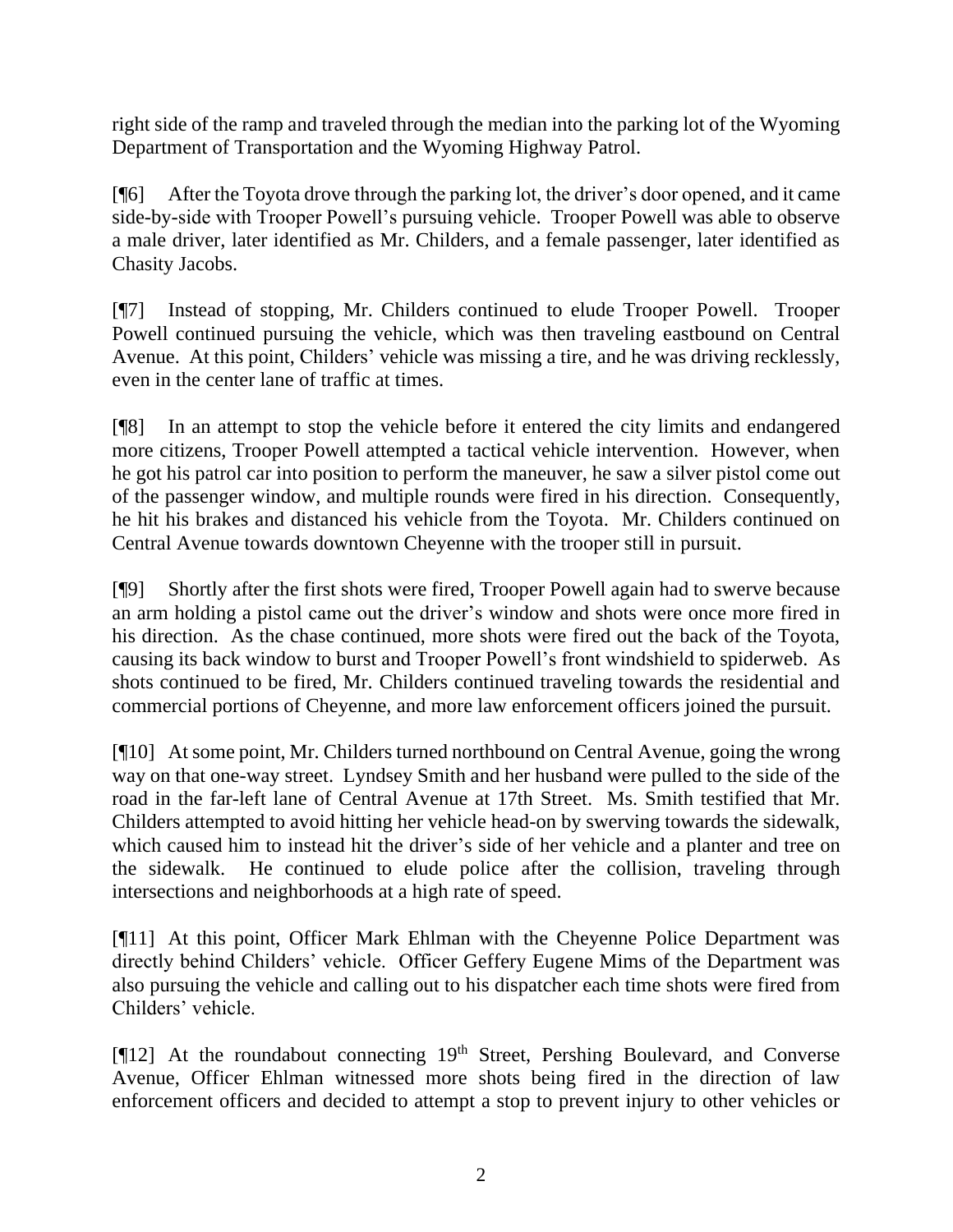citizens. He drove up to the driver's side of the Toyota, pointed his service weapon out his passenger window, and fired several times towards the driver. Mr. Childers swerved north and drove across a sidewalk and through a fence, and then crashed into an embankment at the Cheyenne Veterans Affairs Medical Center.

[¶13] Mr. Childers exited the vehicle with his hands in the air and got on the ground. Ms. Jacobs exited the passenger side, walked backward to the street, and also got on the ground.

[¶14] Trooper Tyler Matheney secured Mr. Childers and took him into custody. When he did a pat-down, he found a bag of suspected methamphetamine in Mr. Childers' front left pants pocket. Special Agent Jason Moon with the Wyoming Division of Criminal Investigation (DCI) later processed the suspected methamphetamine and submitted it to the Wyoming State Crime Lab for examination and analysis. Special Agent Moon also weighed the substance and later testified that it weighed 4.36 grams.

[¶15] Mr. Childers was transferred to Cheyenne Regional Medical Center by ambulance, where he was interviewed by Special Agent Jon Briggs and Officer Matthew Leibovitz of the DCI Southeast Enforcement Team. During the interview, he stated that he had used methamphetamine that day and was attempting to get away from law enforcement because he had methamphetamine in his pocket that he did not want law enforcement to find. He also admitted that he shot at law enforcement and drove the wrong way on one-way streets in an attempt to elude police.

[¶16] Mr. Childers was charged with two counts of attempted first degree murder, two counts of felony property destruction, two counts of misdemeanor property destruction, one count of felony possession of methamphetamine, one count of reckless endangering and one count of eluding. A jury trial was held on December 3, 2019, to December 10, 2019.

[¶17] After the close of the State's evidence, defense counsel moved for judgment of acquittal pursuant to Rule 29 of the Wyoming Rules of Criminal Procedure on the felony property destruction count involving Ms. Smith's vehicle and the misdemeanor property destruction count involving the planter and tree. Defense counsel argued that the evidence was insufficient to show that Mr. Childers knowingly defaced or injured the property. He also moved for judgment of acquittal on the felony possession of methamphetamine count. He argued that while there was some evidence that the weight was over three grams, the evidence was not corroborated by the state crime lab. The district court noted it was troubled by the lack of evidence with respect to the felony possession charge, but it denied the motion.

[¶18] The defense did not put on a case. The jury returned a guilty verdict on all counts except the two counts of attempted first degree murder. With respect to those counts, the jury instead convicted Mr. Childers of the two lesser included offenses of attempted second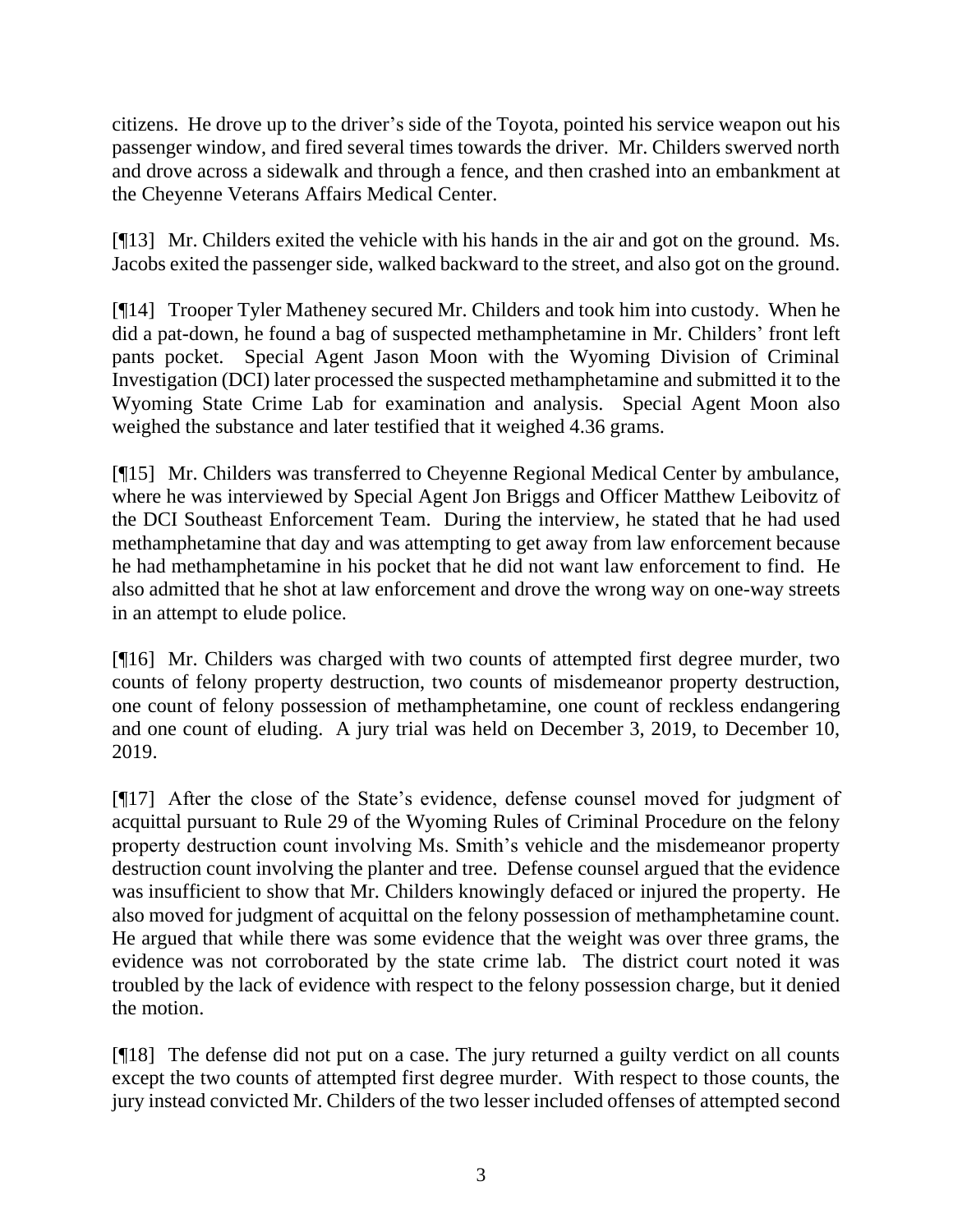degree murder. He was sentenced to consecutive terms of 25 to 35 years for the two counts of attempted second degree murder and concurrent terms of five to seven years for the two counts of felony property destruction, five to seven years for felony possession of methamphetamine, one year for reckless endangering, six months for misdemeanor property destruction, and six months for eluding. Mr. Childers filed a timely notice of appeal to this Court.

## **STANDARD OF REVIEW**

[¶19] "The standard of review for a denial of a motion for judgment of acquittal is the same as that used when an appeal claims insufficient evidence to convict because both challenge the sufficiency of the evidence." *Hightower v. State*, 2020 WY 152, ¶ 13, 477 P.3d 103, 105 (Wyo. 2020). "We do not reweigh the evidence or reexamine the credibility of witnesses, but examine the evidence in the light most favorable to the State." *Mackley v. State*, 2021 WY 33, ¶ 24, 481 P.3d 639, 645 (Wyo. 2021). "[W]e examine and accept as true the evidence of the prosecution together with all logical and reasonable inferences to be drawn therefrom, leaving out entirely the evidence of the defendant in conflict therewith." *Byerly v. State*, 2019 WY 130, ¶ 106, 455 P.3d 232, 258 (Wyo. 2019) (quoting *Bruce v. State*, 2015 WY 46, ¶ 52, 346 P.3d 909, 926 (Wyo. 2015)). In other words, "[w]e simply determine whether any rational trier of fact could have found that the essential elements of a charged crime were proven beyond a reasonable doubt on the evidence presented." *Hightower*, ¶ 13, 477 P.3d at 105 (citation and internal quotation marks omitted); *see also Byerly*, ¶ 106, 455 P.3d at 258 ("[O]ur duty is to determine whether a quorum of reasonable and rational individuals would, or even could, have come to the same result as the jury actually did.").

## **DISCUSSION**

## *I. Is there sufficient evidence to support Mr. Childers' conviction for property destruction?*

[¶20] A person is guilty of property destruction and defacement if he knowingly defaces, injures or destroys property of another without the owner's consent.

Wyo. Stat. Ann. § 6-3-201(a) (LexisNexis 2021).

[¶21] In *Morris v. State*, we recognized that the word "knowingly" in § 6-3-201(a) does not have a technical meaning. 2009 WY 88, ¶ 11, 210 P.3d 1101, 1104-05 (Wyo. 2009). We said "that the ordinary meaning of 'knowingly' is 'with awareness, deliberateness, or intention' as distinguished from inadvertently or involuntarily." *Id.* (citing *Butz v. State*, 2007 WY 152, ¶ 20, 167 P.3d 650, 655 (Wyo. 2007), *abrogated on other grounds*, *Granzer v. State*, 2008 WY 118, 193 P.3d 266 (Wyo. 2008)). Stated another way, we reiterated that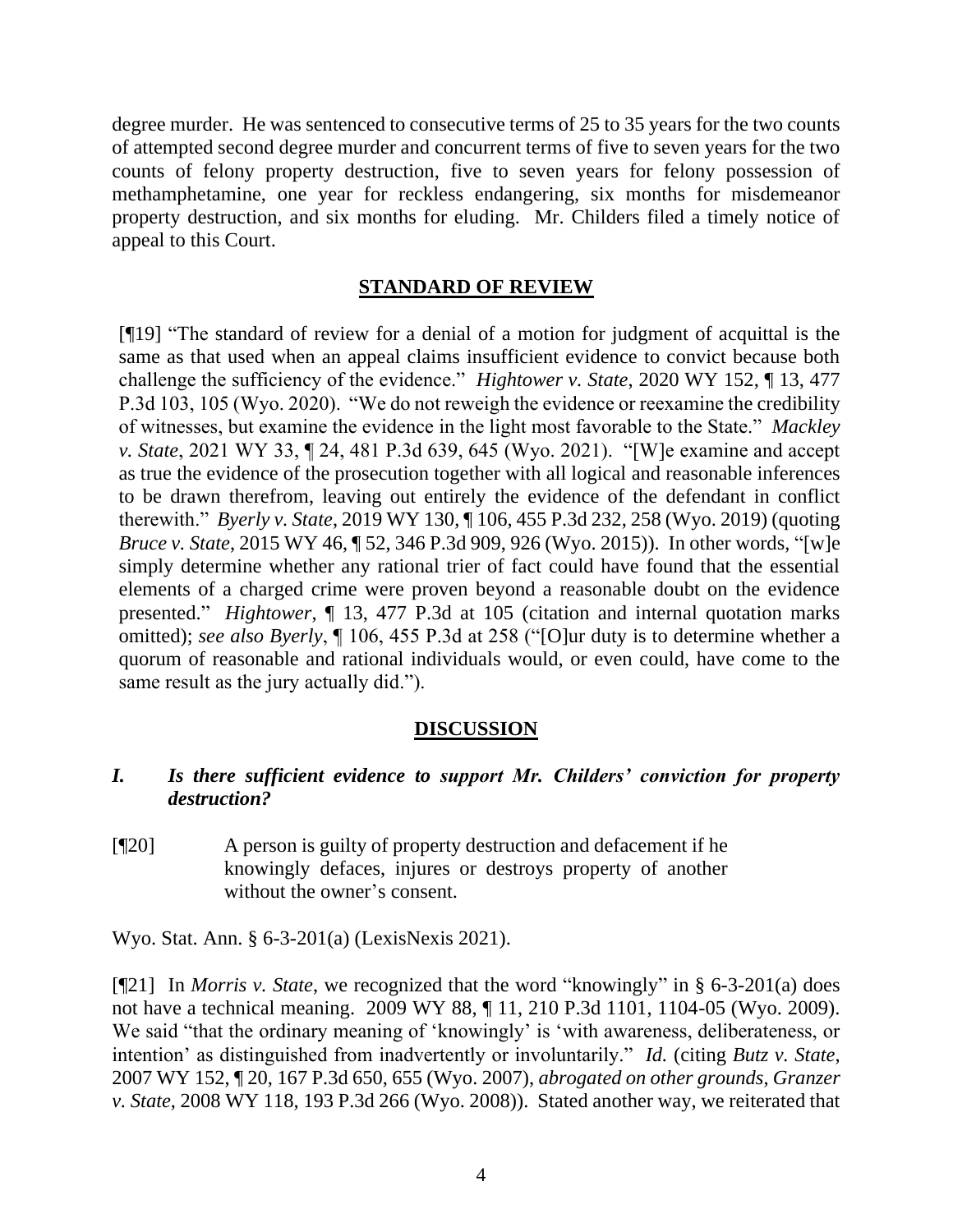a defendant violates "§ 6-3-201(a) if, with awareness, deliberateness or intention, he defaced the vehicle; it likewise is clear that he did not violate the provision if he inadvertently or involuntarily defaced the vehicle." *Morris*, ¶ 11, 210 P3d at 1105*.*

[¶22] Mr. Childers does not dispute that he caused damage to Ms. Smith's vehicle and the planter and tree owned by the City of Cheyenne. He instead argues that he acted inadvertently or involuntarily because he was attempting to elude law enforcement and swerved onto the sidewalk to avoid hitting Ms. Smith's vehicle when he unintentionally caused the damage. He contends that the evidence was therefore insufficient to establish the "knowingly" requirement.

[¶23] The State relies on *Hopkins v. State*, 2019 WY 77, 445 P.3d 582 (Wyo. 2019), and argues that the "knowingly" element of the crime was established by Mr. Childers' voluntary actions immediately prior to the damage. It contends that it is not required to show that Mr. Childers purposely hit the car, tree, and planter, and that his acts of intentionally eluding law enforcement by engaging in a high-speed car chase establish the requisite mens rea. We agree.

[¶24] In *Hopkins*, we held that the State was not required to prove that the defendant purposefully hit the victim's vehicle to demonstrate that he acted knowingly as required by the aggravated assault and battery statute. ¶¶ 7-16, 445 P.3d at 585-87. We found the defendant's testimony that he was driving under the influence of an inhalant when he struck another car and caused injury to the driver was sufficient to prove that he acted knowingly. *Id.*  $\P$  16, 27, 445 P.3d at 587, 589-90. We held that for general intent crimes the only requirement necessary to prove that an accused acted "knowingly" is that the proscribed conduct which caused the result was done voluntarily. *Id.* ¶ 11, 445 P.3d at 586. We reasoned that:

> "Although a voluntary act is an absolute requirement for criminal liability, not every act up to the moment that the harm is caused must be voluntary." 1 Wayne R. LaFave, *Subst. Crim. L*. § 6.1(c) at 578-79 (3d ed. 2018) (footnote omitted). And, while the voluntary act must "concur" with the mental fault, "the emphasis is upon results caused by the defendant, and any act or omission (with the prescribed state of mind) which causes that result will do." *Id*. § 6.3(c) at 617. A person, therefore, may be guilty of criminal homicide or battery even though he is unconscious or asleep at the time of the fatal or injurious impact. *Id.* at 618. For example, if *A* drives when he is extremely sleepy and hits another vehicle killing (or seriously injuring) a passenger, the act—which causes the death—is continuing to drive while knowing he is sleepy, which coincides with the required mental state. *Id.*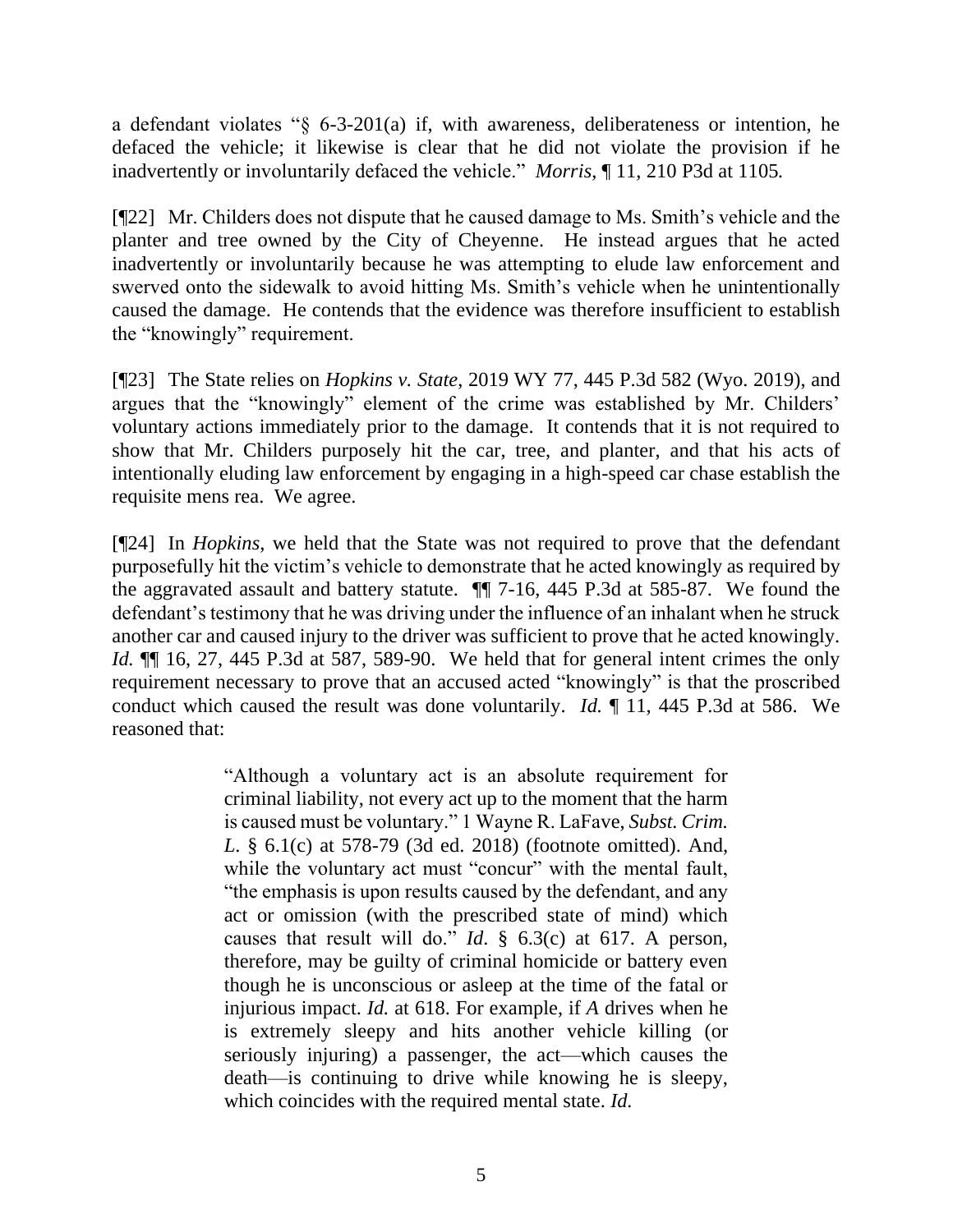# *Id.* 12, 445 P.3d at 586.

[¶25] It is undisputed that Mr. Childers voluntarily attempted to elude police and was engaged in a high-speed chase when he caused the property damage. Mr. Childers stated in his police interview that he was under the influence of methamphetamine and that he was trying to get away from law enforcement because he had methamphetamine in his pocket. His voluntary and intentional conduct of eluding police in a high-speed chase and driving while under the influence of methamphetamine is the conduct that produced the proscribed result and damage. *See, e.g.*, *Hopkins*, ¶ 13, 445 P.3d at 586-87. The evidence and the reasonable inferences that could be drawn from it were therefore sufficient to support a finding of guilt, and the district court did not err in denying Mr. Childers' motion for a judgment of acquittal on the two property destruction counts.

# *II. Does sufficient evidence support Mr. Childers' conviction for felony possession of methamphetamine?*

[¶26] Mr. Childers next contends that the district court erred in denying his motion for judgment of acquittal for felony possession of methamphetamine. He asserts that the evidence received at trial was insufficient to prove that he possessed more than three grams of methamphetamine because there was no testimony that the recorded weight excluded packaging and that there was no laboratory analysis of the suspected methamphetamine.

[¶27] Under Wyoming law, whether the possession of methamphetamine constitutes a misdemeanor or felony offense depends on the weight and form of the controlled substance. Wyo. Stat. Ann. § 35-7-1031(c) (LexisNexis 2021); *Mathewson v. State*, 2019 WY 36,  $\P$  73, 438 P.3d 189, 213 (Wyo. 2019). The felony possession statute requires that the possessed methamphetamine weigh more than three grams. Wyo. Stat. Ann. § 35-7-  $1031(c)(i)(C)$ -(D),  $(c)(ii)$ . That weight must exclude any packaging material. Wyo. Stat. Ann. § 35-7-1031(d) ("For purposes of determining the weights to be given the controlled substances under this section, the weights designated in this section shall include the weight of the controlled substance and the weight of any carrier element, cutting agent, diluting agent or any other substance excluding packaging material.").

[¶28] Mr. Childers told law enforcement that he ran from them because he had methamphetamine in his pocket. Additionally, Amanda Heeren, a senior forensic analyst and toxicology technical leader with the Wyoming State Crime Laboratory, testified that Mr. Childers had approximately 770 nanograms of methamphetamine in his system, which is seven times more than a therapeutic level normally prescribed for a controlled substance.

[¶29] As to the weight of the methamphetamine, Special Agent Moon testified to his extensive experience and training in narcotics investigations, and that he weighed the methamphetamine at 4.36 grams.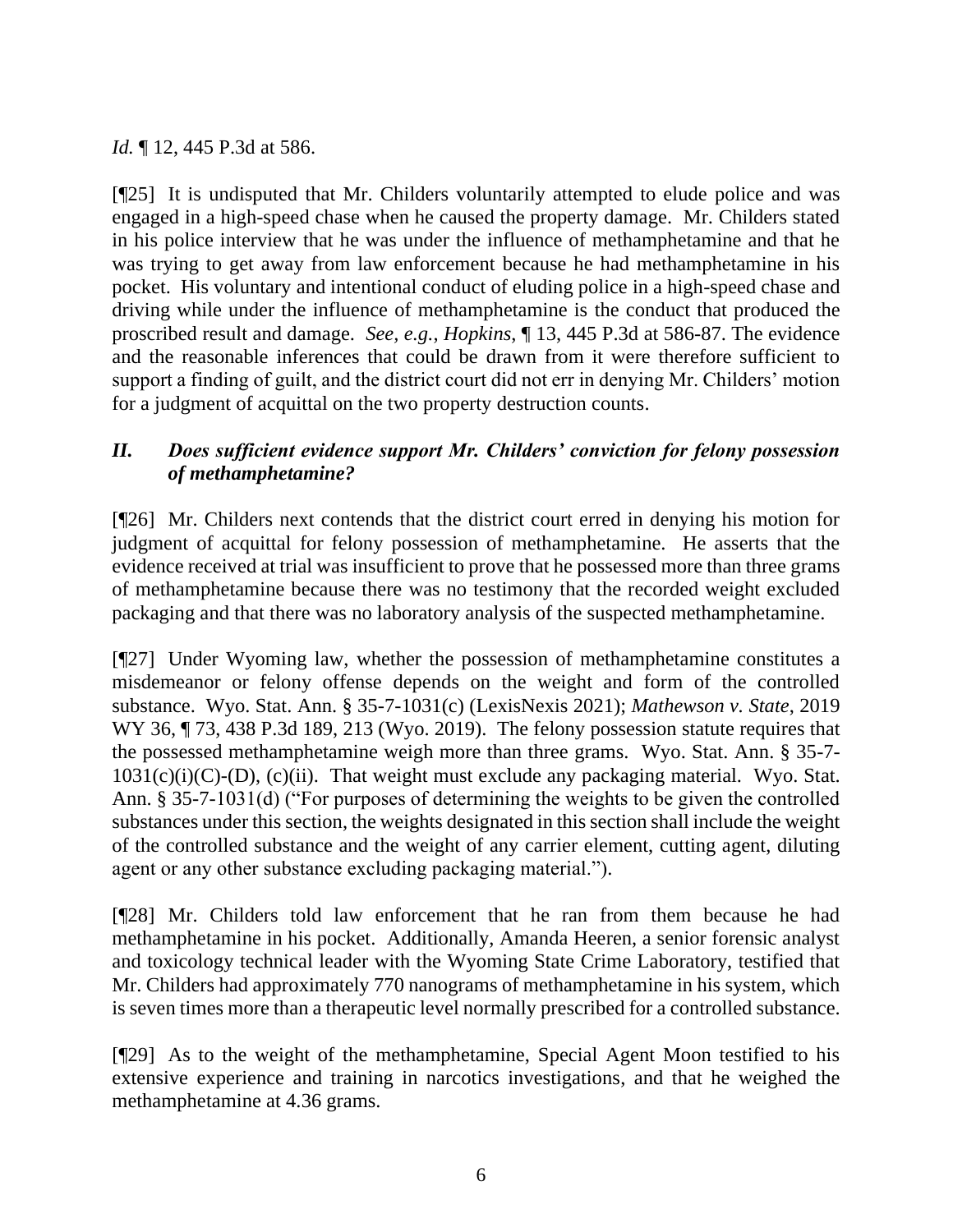Q. Okay. Was there a reason that -- aside from a pursuit and a crash, was there a reason to believe that there would be evidence of a controlled substance in Mr. Childers' blood?

A. Yes, ma'am.

Q. And what evidence was that?

A. At the time Trooper Matheney took Mr. Childers into custody and then began first aid on him, Trooper Matheney, to access his wounds or injuries, cut his clothes off. And in doing that I believe he searched his clothes and located a baggie of suspected methamphetamine in his front left pants pocket, on one of his sets of pants.

Q. What do you mean by that, one of his set of pants?

A. He had a set of shorts on and a set of, like pants on.

Q. Okay. Mr. Childers did?

A. Yes.

Q. Okay. So as part of protocol for rendering aid and then taking into custody Mr. Childers, there were items that were obtained; is that correct?

A. Yes, ma'am

Q. Among them methamphetamine suspected?

A. Yes, ma'am.

\* \* \*

Q. Agent Moon, do you have firsthand knowledge of the methamphetamine that was at issue on May 3rd?

A. Yes, ma'am.

Q. Could you please tell the jury what that is. What's the basis of your first hand knowledge?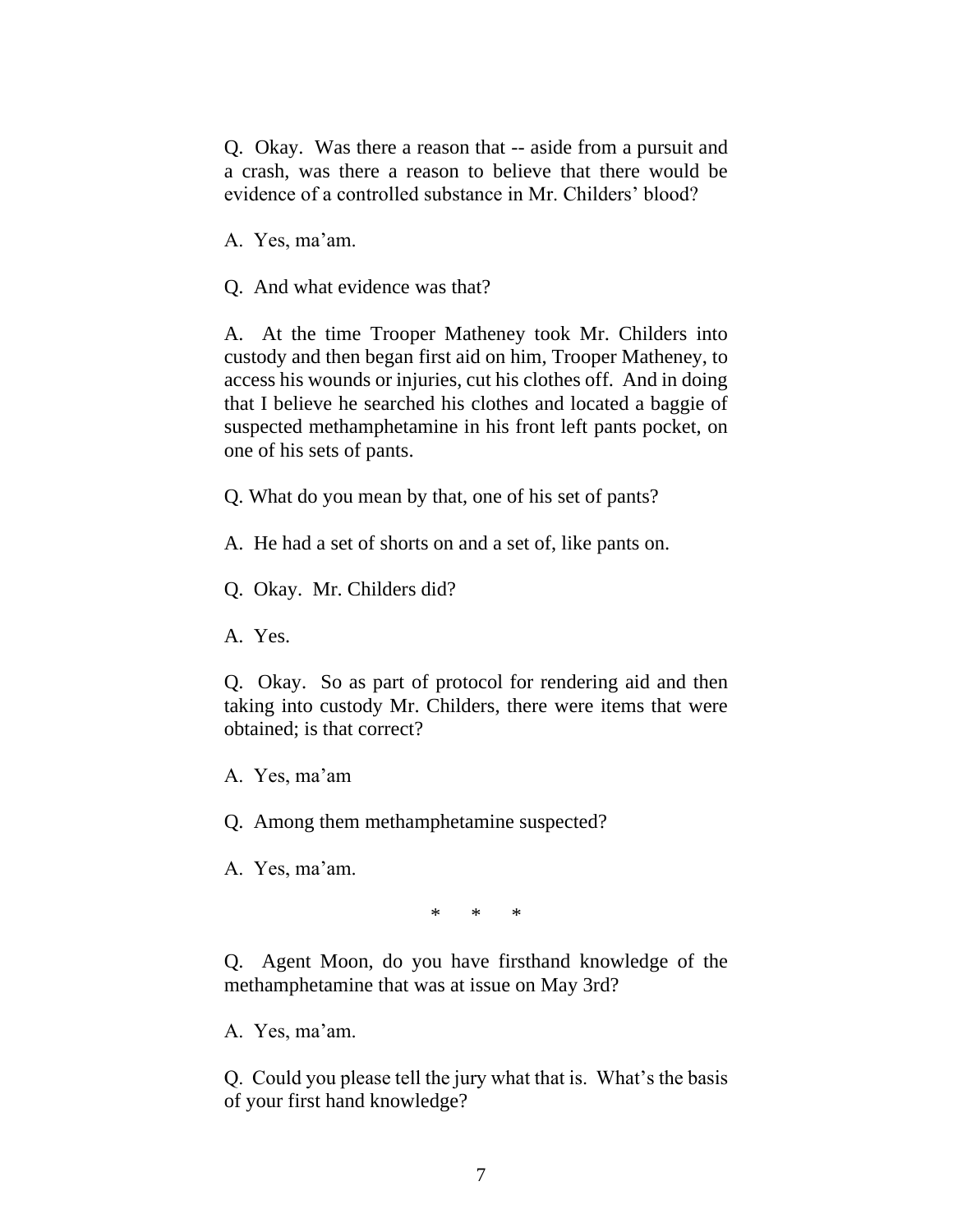A. When we were called there -- or when I arrived there I observed it on the ground where Mr. Childers was placed or had -- basically when he came out in front of the trooper's vehicle, was called out by police officers, put down on the ground, and then Trooper Matheney secured him.

Q. Okay. So Trooper Matheney secured Mr. Childers, and that's when the suspected methamphetamine was located?

A. Yes, ma'am.

Q. And where was that?

A. It was in his front left pants pocket.

Q. And by "his", you mean who?

A. Mr. Childers.

Q. Thank you. And did you see that suspected methamphetamine on May 3rd?

A. Yes, ma'am.

Q. And what happened to that?

A. It was -- as part of -- once it was processed, as we were processing the scene it was documented and photographed. And then at the end of the night it was collected by the Wyoming State Crime Lab Response Team.

\* \* \*

Q. And can you tell the jury, what is State's Exhibit 276?

A. This is one baggie of suspected methamphetamine as it's listed on it. It is Item -- it is D.C.I., my Item No. 1012. It is Lab Item No. 26. It is Exhibit 276.

Q. And how do you know that is the suspected methamphetamine from May 3rd?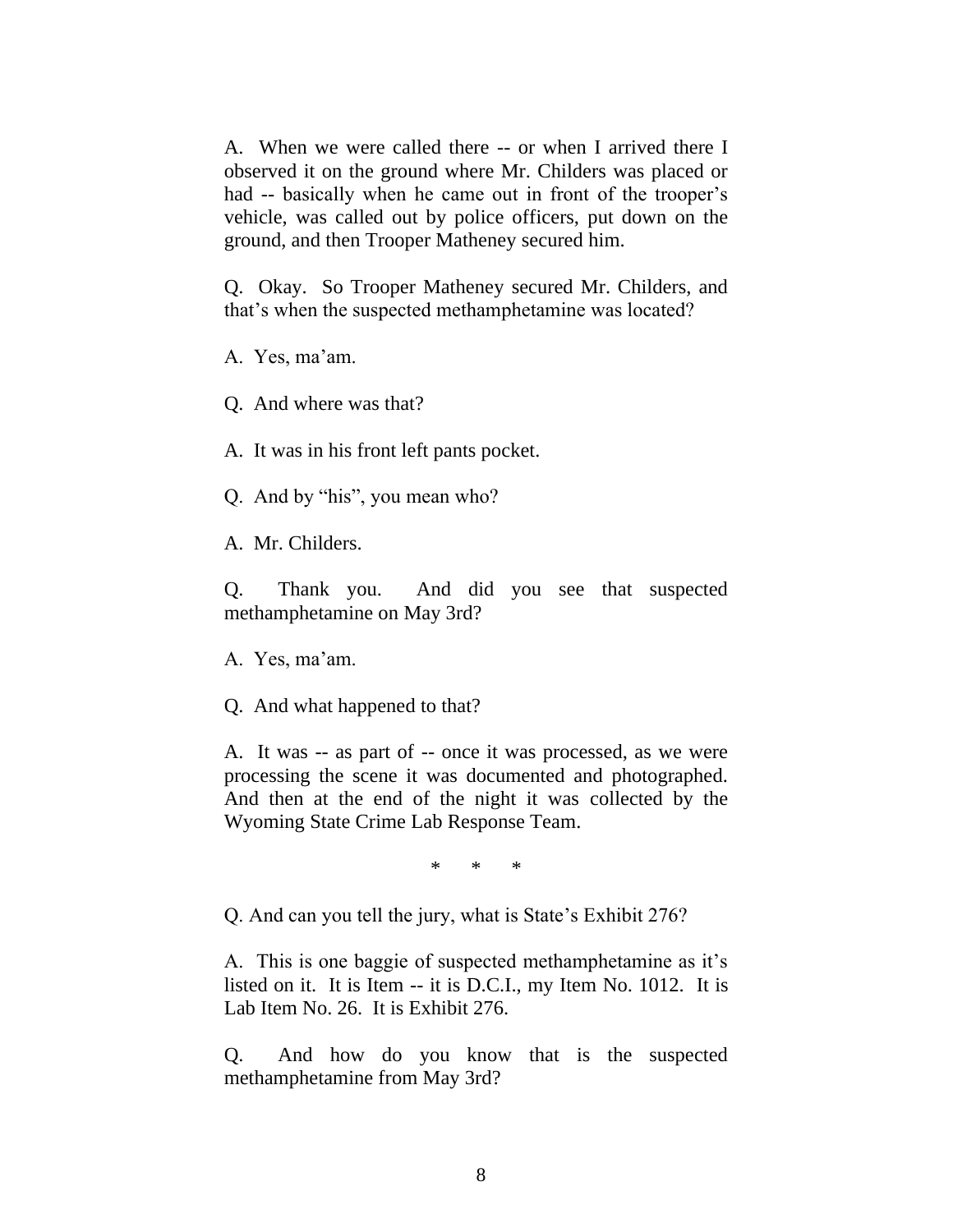A. It has my badge number, my initials, the date from 5-6-19 when I actually packaged it, and the time of 5:56 p.m. with the top of the -- the tape on the top, the seal on the top.

\* \* \*

Q. Agent Moon, do you have a basis of knowledge for the amount of suspected methamphetamine that was seized on May 3rd?

A. Yes, ma'am. I weighed it.

Q. You weighed it personally?

A. (Witness nodded head.)

\* \* \*

Q. Agent Moon, what was the weight of the suspected methamphetamine on May 3rd?

A. It was 4.36 grams.

Q. And just now I saw you look at the envelope when you gave that answer. Is that weight recorded on the envelope?

A. Yes, ma'am.

Q. And you indicated that, based on the envelope, you know it was analyzed by the crime lab; is that correct?

A. Yes ma'am.

[¶30] In *Lewis v. State*, we found that the testimony of the agent who conducted the drug investigation, the trooper who conducted the stop, and a passenger in the vehicle was sufficient for a jury to conclude that a substance found in the trunk of the car was more than three ounces of marijuana. 2018 WY 136, ¶ 17, 430 P.3d 774, 778 (Wyo. 2018). In reaching that conclusion, we held "[e]xpert testimony is not always required to identify a substance . . . or the weight of the substance." *Lewis*, ¶ 16, 430 P.3d at 778 (citing *Regan v. State*, 2015 WY 62, ¶¶ 34-35, 350 P.3d 702, 709 (Wyo. 2015); *Leyva v. State*, 2005 WY 22, ¶ 11, 106 P.3d 873, 876-77 (Wyo. 2005)).